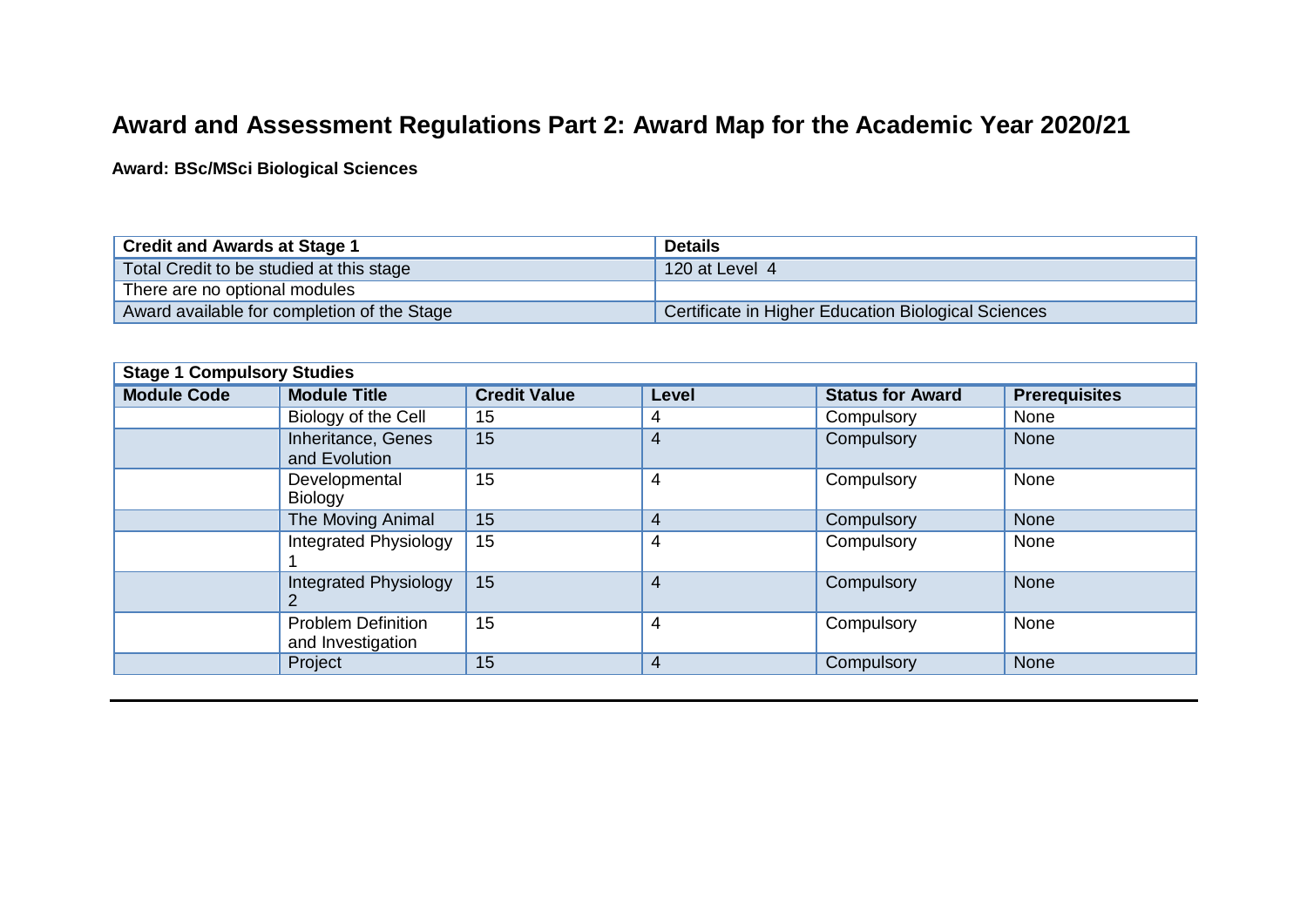| Credit and Awards at Stage 2 $\,$                           | <b>Details</b>                                  |
|-------------------------------------------------------------|-------------------------------------------------|
| Total Credit to be studied at this stage                    | 120 at Level $51$                               |
| Optional modules required in addition to compulsory modules | 15 credits                                      |
| Award available for completion of the Stage                 | Diploma in Higher Education Biological Sciences |

| <b>Stage 2 Compulsory Studies</b> |                                                 |                     |       |                         |                      |  |  |
|-----------------------------------|-------------------------------------------------|---------------------|-------|-------------------------|----------------------|--|--|
| <b>Module Code</b>                | <b>Module Title</b>                             | <b>Credit Value</b> | Level | <b>Status for Award</b> | <b>Prerequisites</b> |  |  |
|                                   | <b>Basis of Disease</b>                         | 15                  | 5     | Compulsory              | Stage 1              |  |  |
|                                   | Ageing and<br>Degeneration                      | 15                  | 5     | Compulsory              | Stage 1              |  |  |
|                                   | Principles of<br><b>Infectious Diseases</b>     | 15                  | 5     | Compulsory              | Stage 1              |  |  |
|                                   | <b>Control of Infectious</b><br><b>Diseases</b> | 15                  | 5     | Compulsory              | Stage 1              |  |  |
|                                   | Principles of<br>Pharmacology                   | 15                  | 5     | Compulsory              | Stage 1              |  |  |
|                                   | Project                                         | 30                  | 5     | Compulsory              | Stage 1              |  |  |

| <b>Stage 2 Optional Studies</b> |                                                                                                        |    |   |          |         |  |  |
|---------------------------------|--------------------------------------------------------------------------------------------------------|----|---|----------|---------|--|--|
| <b>Module Code</b>              | <b>Module Title</b><br><b>Status for Award</b><br><b>Credit Value</b><br><b>Prerequisites</b><br>Level |    |   |          |         |  |  |
|                                 | Applied<br>Pharmacology                                                                                | 15 | 5 | Optional | Stage 1 |  |  |
|                                 | Imaging of Disease                                                                                     | 15 | 5 | Optional | Stage 1 |  |  |
|                                 | Introduction to Animal<br>Behaviour, Welfare &<br><b>Ethics</b>                                        | 15 | 5 | Optional | Stage ' |  |  |
|                                 | Introduction to One<br><b>Health</b>                                                                   | 15 | 5 | Optional | Stage 1 |  |  |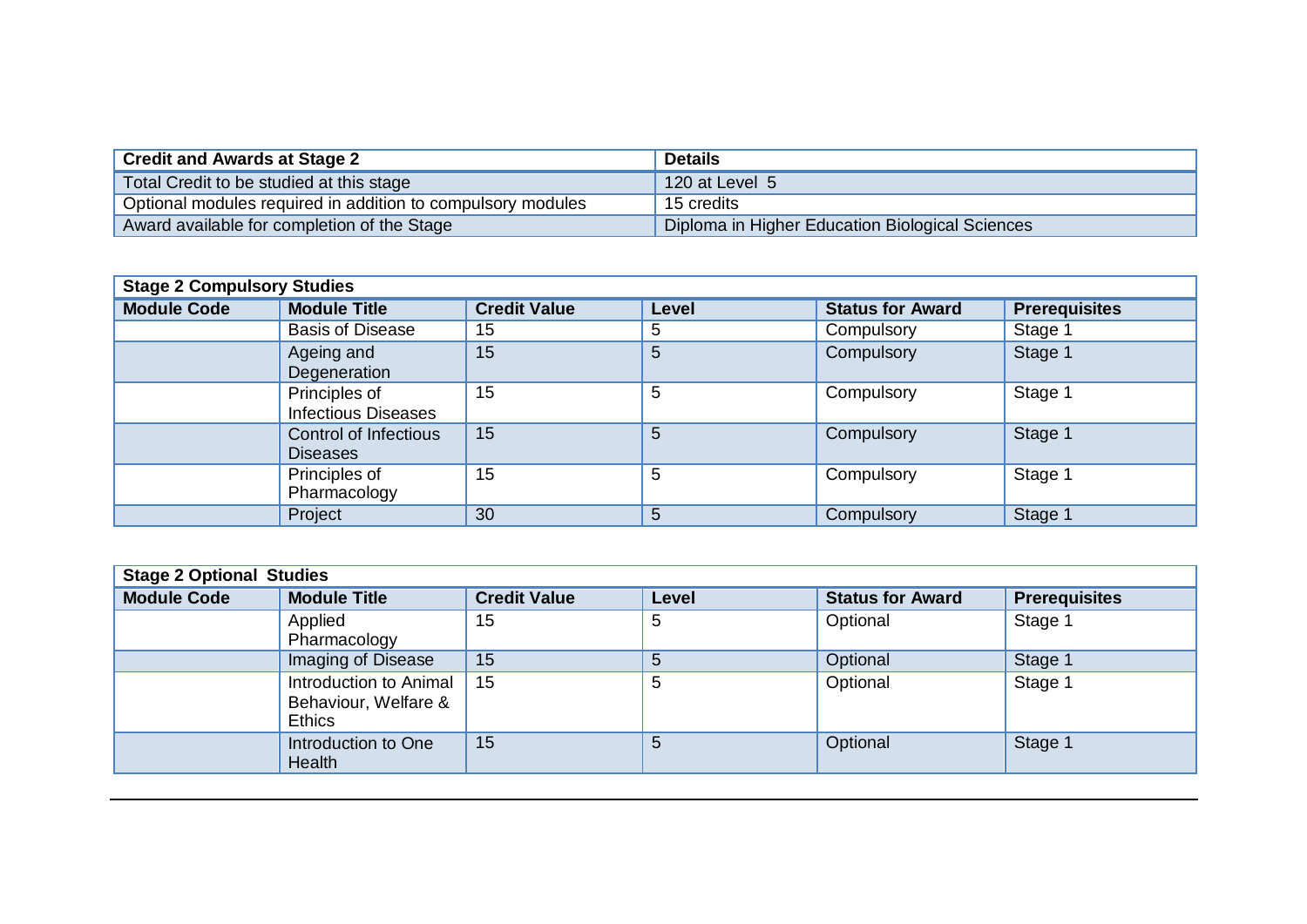| <b>Credit and Awards at Stage 3</b>                         | <b>Details</b>                        |
|-------------------------------------------------------------|---------------------------------------|
| Total Credit to be studied at this stage                    | 120 at Level 6                        |
| Optional modules required in addition to compulsory modules | 60 or 90 credits                      |
| Award available for completion of the Stage                 | <b>BSc (Hons) Biological Sciences</b> |

| Stage 3 Compulsory Studies: Students must choose one of the following |                                                                                                        |    |  |            |         |  |  |  |
|-----------------------------------------------------------------------|--------------------------------------------------------------------------------------------------------|----|--|------------|---------|--|--|--|
| <b>Module Code</b>                                                    | <b>Credit Value</b><br><b>Module Title</b><br><b>Status for Award</b><br><b>Prerequisites</b><br>Level |    |  |            |         |  |  |  |
|                                                                       | Designated Biological<br><b>Sciences Project</b>                                                       | 60 |  | Compulsory | Stage 2 |  |  |  |
|                                                                       | Designated Biological<br>Sciences Project                                                              | 30 |  | Compulsory | Stage 2 |  |  |  |

| <b>Stage 3 Optional Studies</b> |                                           |                     |                 |                         |                                         |                      |
|---------------------------------|-------------------------------------------|---------------------|-----------------|-------------------------|-----------------------------------------|----------------------|
| <b>Module Code</b>              | <b>Module Title</b>                       | <b>Credit Value</b> | <b>Level</b>    | <b>Status for Award</b> | <b>Specific</b><br><b>Prerequisites</b> | <b>Co-requisites</b> |
|                                 | Advanced Concepts   15<br>in Biobusiness  |                     | 6               | Optional                |                                         |                      |
|                                 | Advanced Concepts   15<br>in Reproduction |                     | $6\phantom{1}6$ | Optional                |                                         |                      |
|                                 | <b>Advanced Skeletal</b><br>Pathobiology  | 15                  | 6               | Optional                |                                         |                      |
|                                 | <b>Animal Behaviour</b><br>and Cognition  | 15                  | $6\phantom{1}6$ | Optional                |                                         |                      |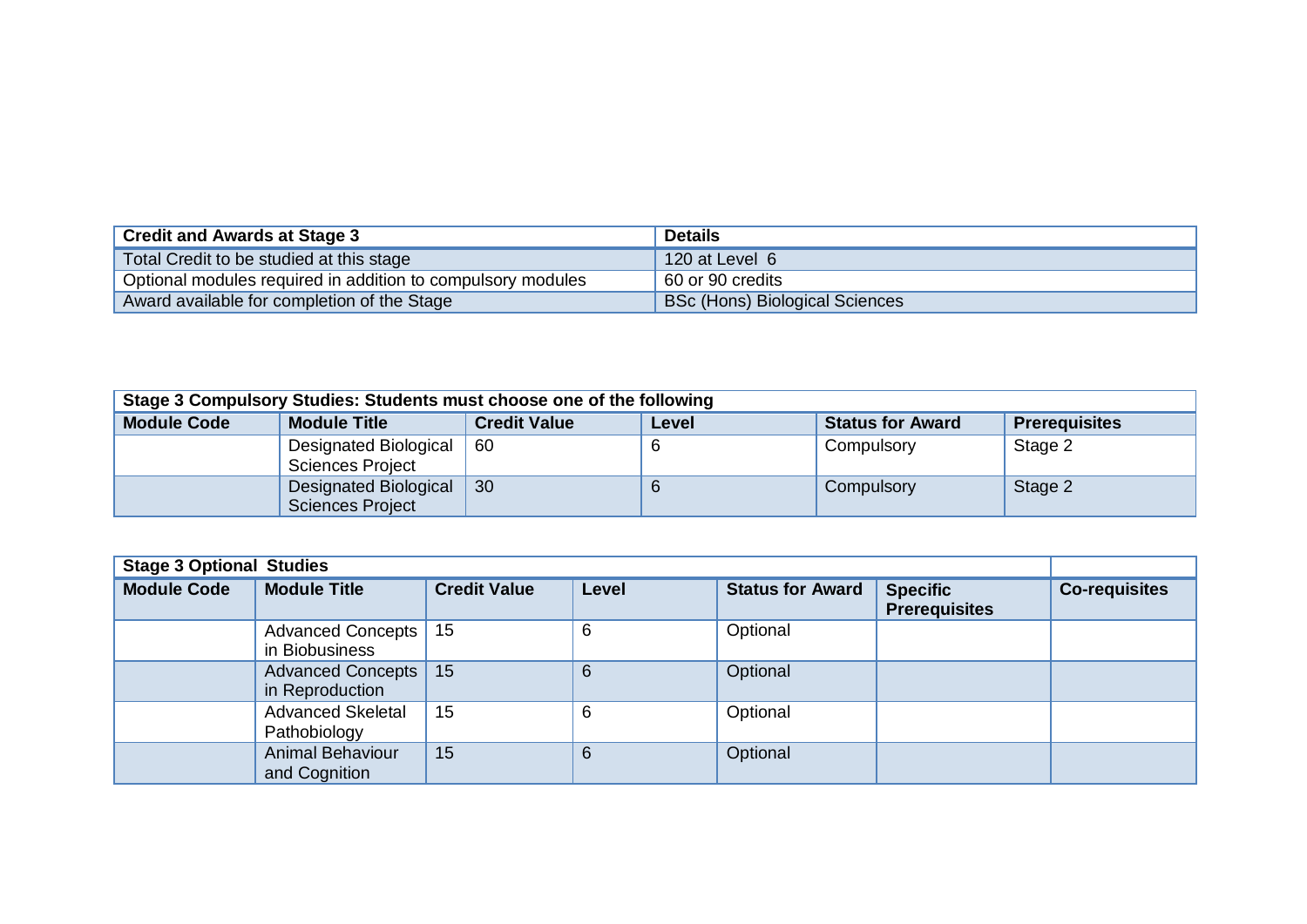| Animals and<br><b>Human Society</b>                                    | 15              | $6\phantom{1}$ | Optional |                            |
|------------------------------------------------------------------------|-----------------|----------------|----------|----------------------------|
| Applications of<br>Pathology                                           | 30              | 6              | Optional | Principles of<br>Pathology |
| <b>Applied Animal</b><br>Welfare                                       | $\overline{15}$ | $\,6$          | Optional |                            |
| <b>Applied Molecular</b><br>Microbiology                               | 15              | $6\phantom{1}$ | Optional |                            |
| Comparative<br>Animal Locomotion                                       | 30              | $\,6$          | Optional |                            |
| Comparative<br>Models of Disease                                       | 15              | $6\phantom{1}$ | Optional |                            |
| Development and<br><b>Disease</b>                                      | 15              | 6              | Optional |                            |
| Endocrine and<br>Metabolic<br><b>Syndromes</b>                         | 15              | $6\phantom{1}$ | Optional |                            |
| Epidemiology: the<br><b>Bigger Picture</b>                             | 15              | $6\phantom{1}$ | Optional |                            |
| Infection and<br><b>Immunity</b>                                       | 30              | $6\phantom{1}$ | Optional |                            |
| Parasitology of<br>Human and<br>Veterinary tropical<br><b>Diseases</b> | 15              | 6              | Optional |                            |